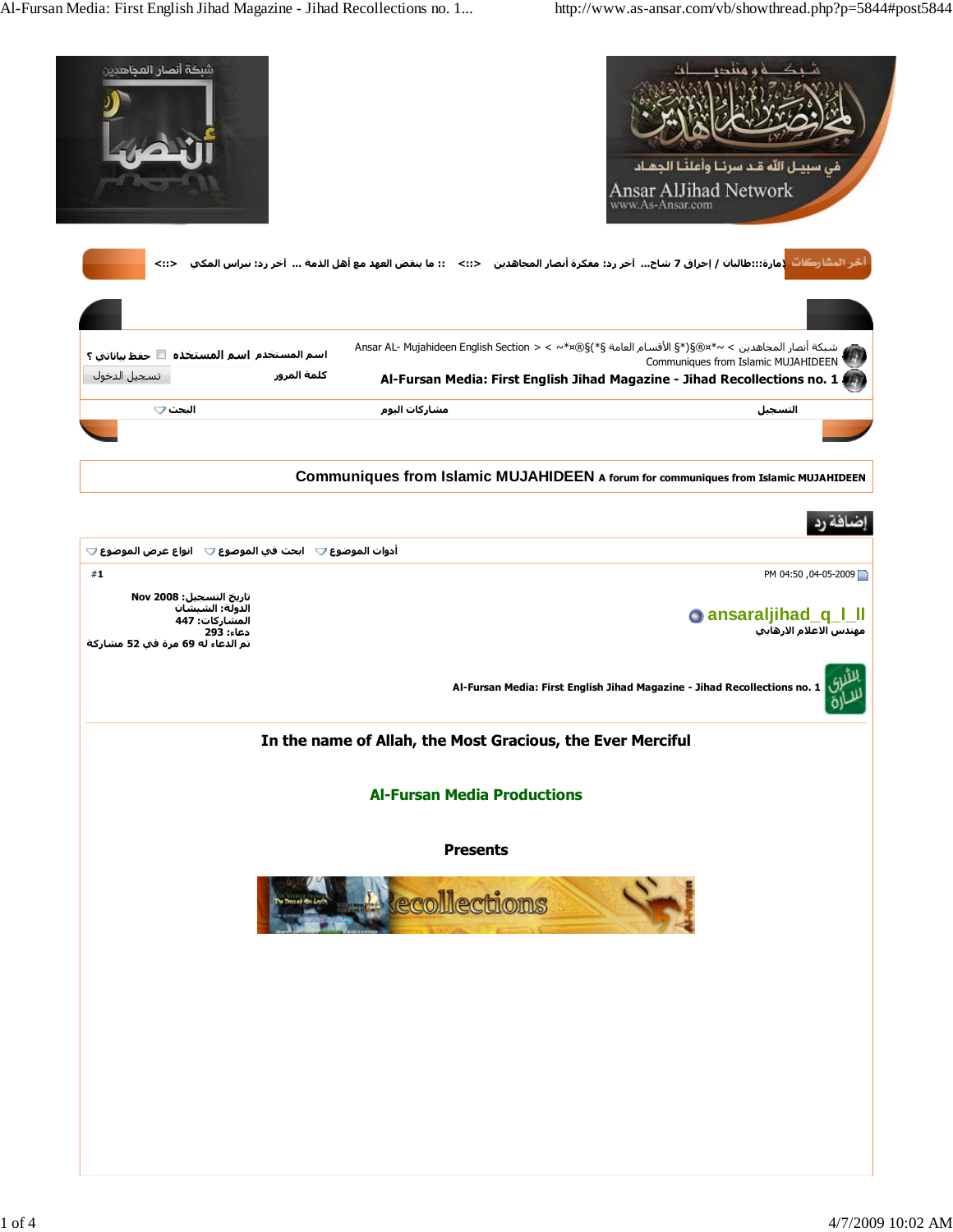

**[ The first English Jihad Magazine ]**

## **Jihad Recollections / Issue 1**

**This is the very first English Jihadi Magazine aimed at the laymen, students of knowledge, political activists, intellectuals and scholars of the Ummah. It will seek to educate the Ummah on a monthly basis as to the latest happenings in fields related to Politics, Society, Economy, Technology etc. as well as educate the Muslims on the worldview of the Jihadi current. This magazine will serve as a platform for the English speaking Muslim Community to discuss their ideas, differences and thoughts on various issues related to the Islamic world and the hot issues which many stay silent on.**

**As a disclaimer, this magazine only intends to educate Muslims on their creed, political opinions of individual thinkers and writers, current events in light of objective criticism, as well as provide them with a source of understanding the battles in the international arena.**

**Download:**

**PDF**

http://www.fileflyer.com/view/g9T5mBf http://www.sendspace.com/file/2l1vqk http://www.sendspace.com/file/zg5228 http://www.sendspace.com/file/d8xel4 http://www.sendspace.com/file/2imcgt http://www.sendspace.com/file/xviakz http://www.sendspace.com/file/5rq3jv http://www.sendspace.com/file/v0lwab http://www.sendspace.com/file/u2nrdz http://www.sendspace.com/file/ehu86o http://www.sendspace.com/file/kcmkjd http://www.sendspace.com/file/sfh0td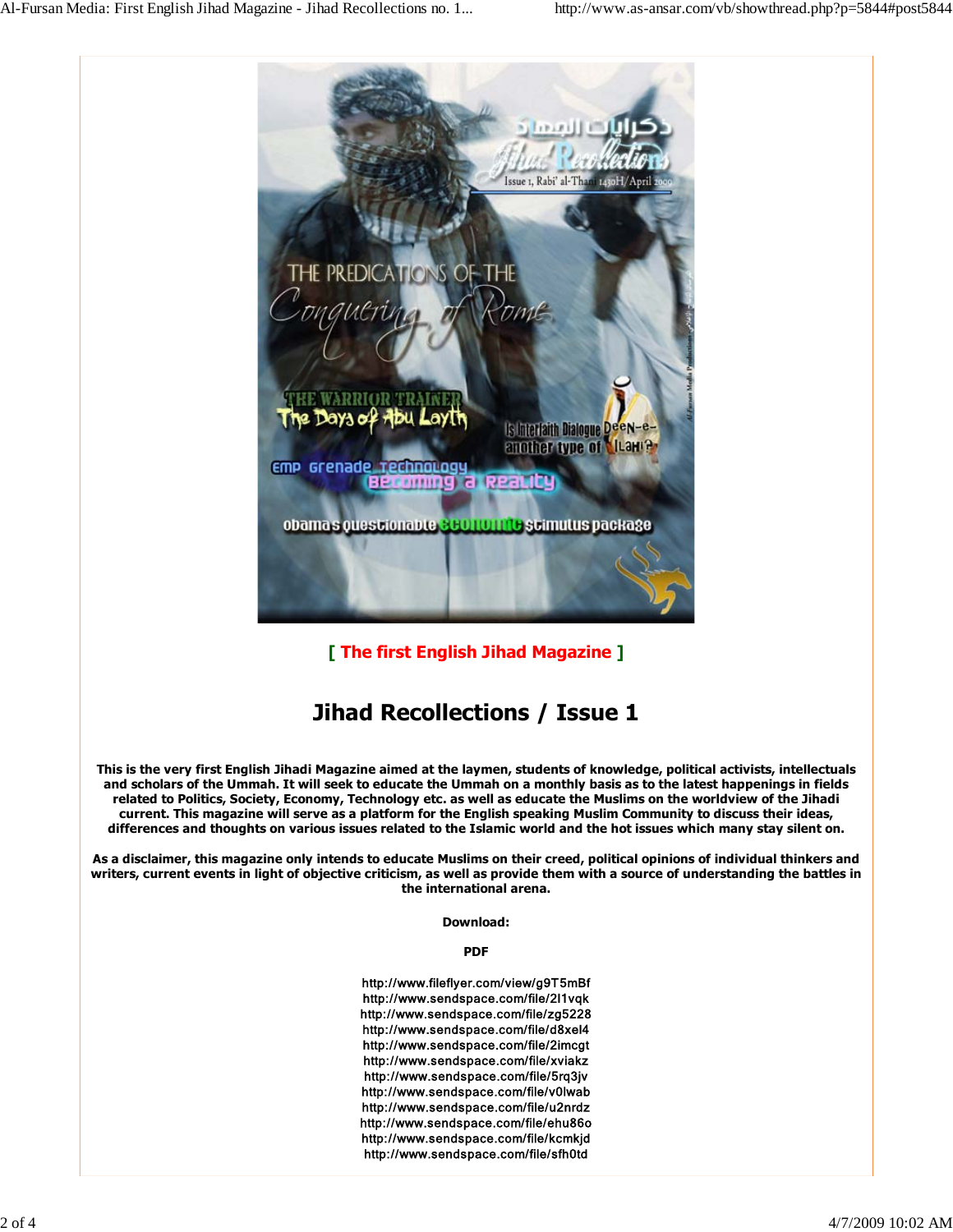

- **ال تستطيع الرد على المواضيع ال يمكنك اضافة مرفقات ال يمكنك تعديل مشاركاتك**
	- **متاحة BB code is االبتسامات متاحة كود [IMG [متاحة كود HTML معطلة**

**قوانين المنتدى**

**االنتقال السريع** Communiques from Islamic MUJAHIDEEN

انتقل